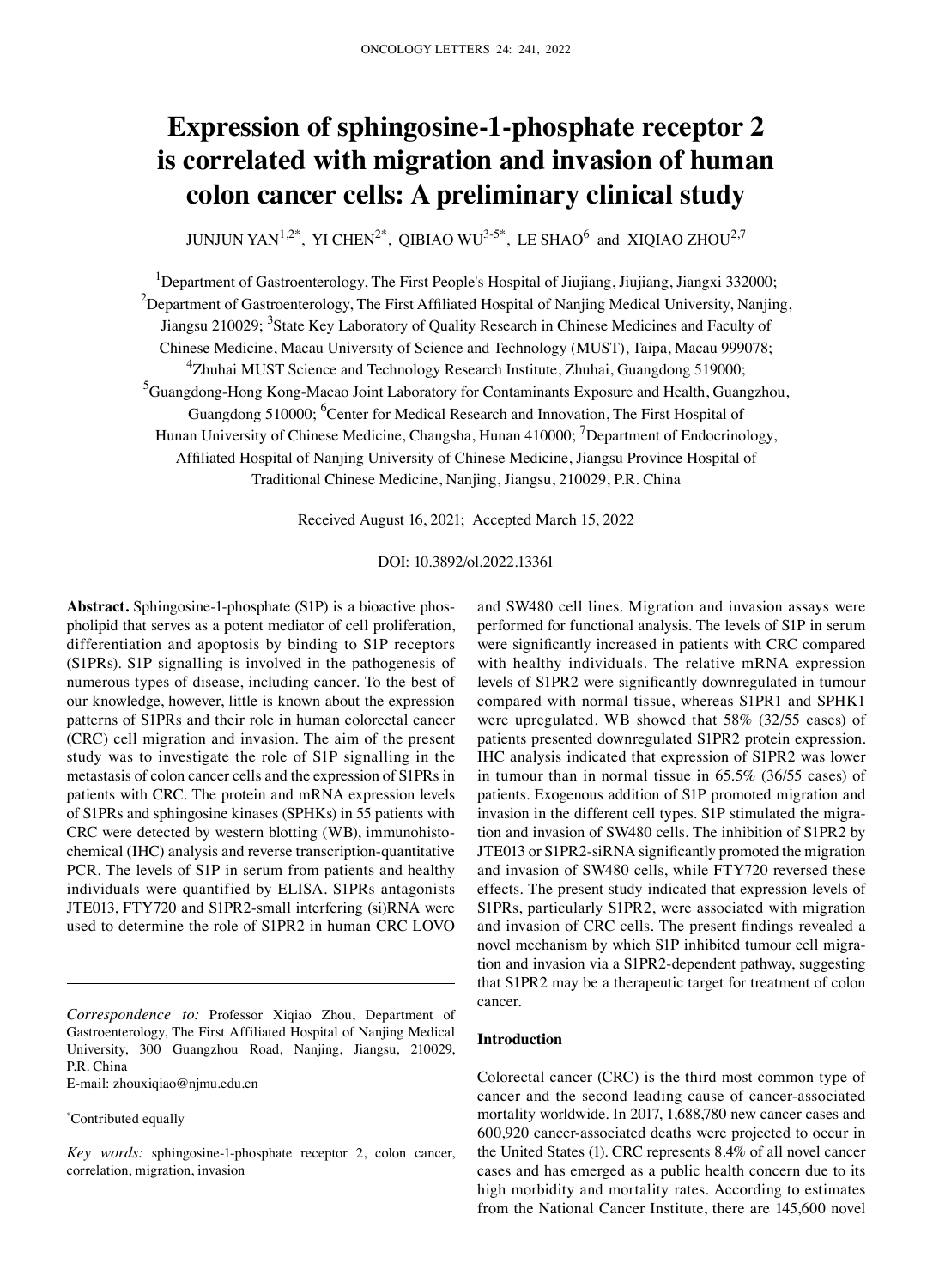cases of colon and rectal cancer every year, and nearly 51,020 Americans die per year as a result of CRC. Despite this, the 5‑year relative survival rate of CRC has increased from 48.6 to 64.4% over past decades, potentially due to increased awareness of risk factors and widespread implementation of endoscopic screening (1). Researchers are working to advance understanding of how to prevent, detect and treat CRC. To the best of our knowledge, however, the precise aetiology of CRC and the underlying molecular mechanism remain unclear. Previous studies have shown that disturbance of sphingosine‑1‑phosphate (S1P) signalling and metabolism is associated with the inflammatory response and numerous types of disease, including the development and progression of cancer (2-10). S1P is a membrane-derived bioactive phospholipid synthesized by sphingosine kinases (SPHKs) 1 and 2 from sphingosine and degraded by S1P lyase in mammalian cells (11). S1P is exported from cells and serves as a signal transducer via G protein‑coupled S1P receptors (S1PRs) 1‑5 or activates intracellular targets directly to regulate cell homeostasis and biological functions, including cell proliferation, migration, invasion and control of immune cell trafficking and angiogenesis (12). The aforementioned steps, which make up the S1P axis, might protect patients from colon cancer (13). Data from human tumour cell lines and tissue show that aberrant expression of S1P‑regulating enzymes and receptors is a key initiating event for malignant transformation and colon cancer progression (14,15).

S1PR1, S1PR2 and S1PR3 are ubiquitously expressed S1PRs that mediate diverse functions of S1P in multiple types of cell, including regulating proliferation and migration, whereas S1PR4 and S1PR5 are restricted to the immune and nervous systems, respectively (16). S1P binds to different subtypes of S1PRs to elicit biological responses (9). These receptors are exclusively coupled to heterotrimeric G proteins and Rho or Rac to control various effector systems, including adenylate cyclase, phospholipases C and D and extracellular-regulated p38 mitogen-activated protein, c-Jun N‑terminal and non‑receptor tyrosine kinase (17‑19). S1PR1 and S1PR3 mediate potent stimulation of migration and invasion of tumour cells by inducing ERK activation, whereas S1PR2 exhibits an inhibitory effect via Rho activation and Rac inhibition (20‑23). Therefore, the role of S1PRs in cancer remains controversial.

Studies have shown expression or mutation of S1PRs in cancer (24‑27). Yoshida *et al* (24) demonstrated that down‑ regulated expression of S1PR1 increases proliferative activity to enhance the malignancy of tumours, resulting in poor survival in patients with glioblastoma. Kothapalli *et al* (25) reported that the S1P5 gene is overexpressed in large granular lymphocyte leukaemia and may protect against apoptosis of these cancer cells. Flori *et al* (27) suggested that S1PR2 is a novel tumour suppressor and survival prognosticator in activated B cell-like diffuse large B-cell lymphoma. To the best of our knowledge, however, little is known about the biological function of S1PR2 and its potential role in CRC. To determine the molecular pathogenesis of CRC, the present study performed functional analysis of sphingolipids, focusing on the role of S1PR2 in colon cancer cell line proliferation and migration. Expression of S1P, its target receptor S1PR1‑5 and its synthetase SPHKs in human colorectal carcinoma tissue was assessed and the association between expression of S1PR2 and clinical variables was determined. The study findings may provide new insight into the development of new anti‑CRC drugs through regulation of the S1P/S1PR2 axis.

# **Materials and methods**

*Human specimens.* Fresh colon cancer (n=55) and matched non-tumourous colon tissue (NT)  $(n=55)$  were collected following surgical resection at the First Affiliated Hospital of Nanjing Medical University (Nanjing, China) from 2010 to 2015. The NT tissue was obtained at the resection margin, located at a distance of >5 cm away from the primary tumour. The mean age at diagnosis was 64.00±11.91 years. Plasma was collected from patients with colon cancer (n=55) and sex- and age-matched healthy donors (n=55; mean age, 74.51±8.42 years; 25 male and 20 female). Tissues were washed in ice-cold PBS and a portion of tissues were formalin-fixed and paraffin‑embedded. The rest of the tissue and plasma samples were stored at -40°C. All patients had a histological diagnosis of colon cancer and none had received therapy. All specimens were obtained with verbal consent from the patients and healthy donors, and the study was approved by the Institutional Ethics Committee of Nanjing Medical University (approval no. 2016‑SR‑217).

*Immunohistochemical (IHC) staining.* As 5 of the specimens were not large enough, 50 cases were included in the IHC assay. The tissues were fixed with 4% paraformaldehyde (PFA) at room temperature for 20 min and embedded into paraffin. Tissue paraffin blocks were serially sectioned at  $4 \mu$ m. Sections were deparaffinized at 60°C for 30 min and washed in xylene, and rehydrated in a descending alcohol series. Tissue sections were placed in a repair box filled with EDTA antigen repair buffer (pH 9.0) (Wuhan Goodbio Technology, Co., Ltd.; cat. no. G12036), and antigen retrieval was performed by microwaving for 15 min, endogenous peroxidase was blocked at room temperature with 3% hydrogen peroxide in methanol for 25 min and tissue was blocked with normal rabbit serum (Gibco; Thermo Fisher Scientific, Inc.; cat. no. 16120107; 1:10) for 30 min at room temperature. CRC tissues were incubated with anti-S1PR2 primary antibody (Santa Cruz Biotechnology, Inc.; cat. no. sc-365589; 1:500) overnight at 4°C. Sections were washed with PBS and incubated with an HRP-conjugated secondary antibody (Invitrogen; Thermo Fisher Scientific, Inc.; cat. no. A16160; 1:1,000) at room temperature for 50 min. After being washed with PBS, the target protein was stained with 1% 3,3'‑diaminobenzidine(DAKO; Shanghai Li Min Industrial Co., Ltd.; cat. no. K5007) at room temperature for 5 min, and cell nuclei were counterstained blue with haematoxylin at room temperature for 3 min. The slides were scanned using the Pannoramic Midi II histological scanner 1.18.1 (3DHISTECH Ltd.). Next, using the Pannoramic Viewer Program 1.15.3 (3DHISTECH Ltd.), representative areas were selected. A light microscope (IX73; Olympus) was used for imaging at x100 and x200 magnification. The staining score for tumour and adjacent normal tissue (0, negative; 1+, weak; 2+, moderate and 3+, strong) was recorded separately. The estimated proportion of positive tumour cells was calculated as a percentage. To assess the mean degree of staining within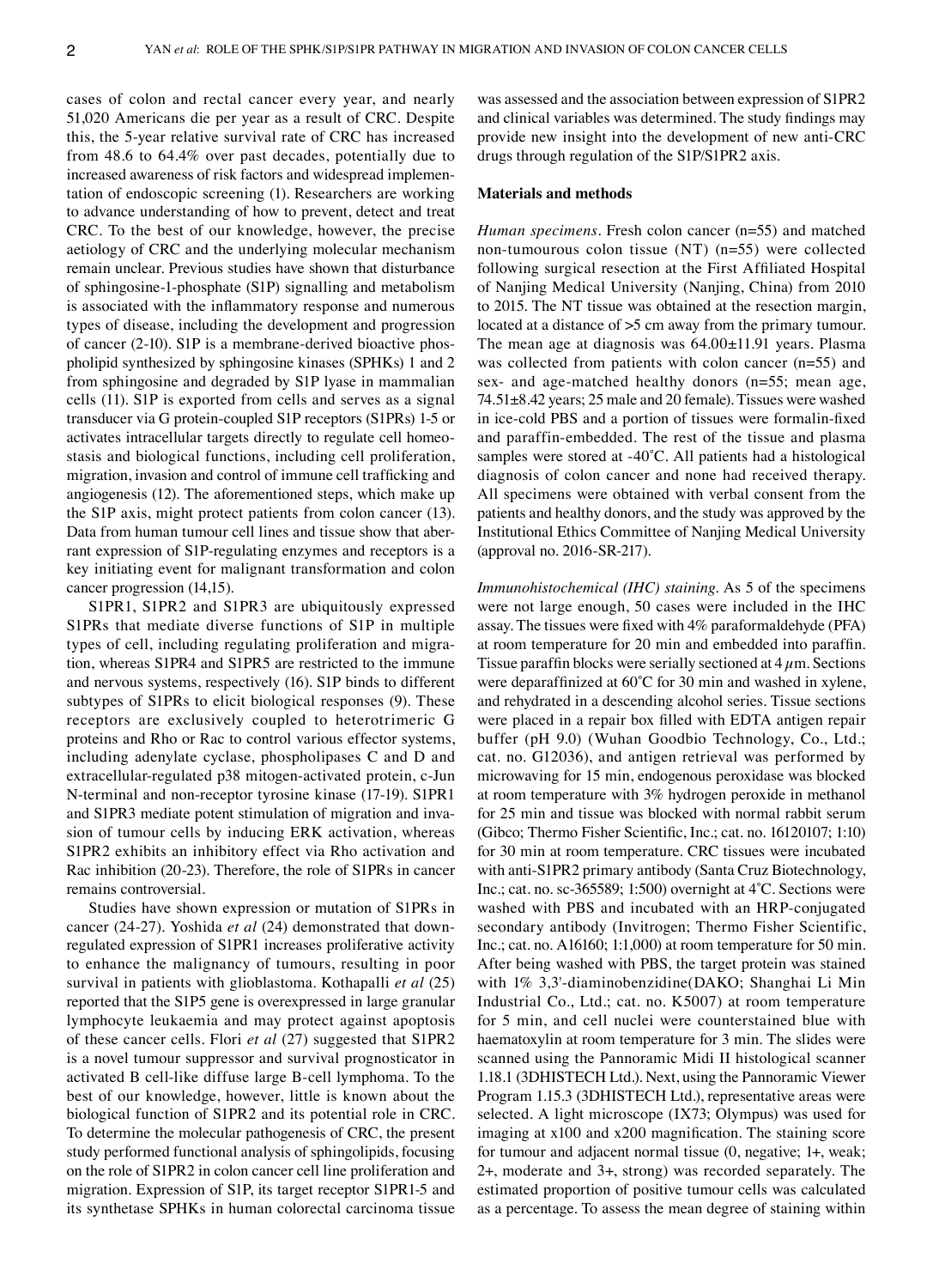a tumour, three representative regions were analysed and ≥100 tumour cells were assessed. S1PR2 expression was assessed by histochemistry (H)-score system as follows: H-score= $\Sigma(IxPi)$ , where I=intensity of staining and Pi=percentage of stained tumour cells, producing a score ranging from 0 to 300. The scoring was independently assessed by two investigators who were blinded to the patient characteristics and outcomes.

*Reverse transcription‑quantitative (RT‑q)PCR.* Total RNA was extracted from tissue with an RNA Extraction kit (Takara Biotechnology Co., Ltd.; cat. no. 9767) according to the manufacturer's protocol. Total RNA was quantified using a spectrophotometer (Nanodrop ND‑1000; Thermo Fisher Scientific, Inc.). Only RNA with a 260/280 ratio of 1.8‑2.0 was used for cDNA synthesis and reverse transcribed into cDNA using PrimeScript™ RT Master Mix (Takara Biotechnology Co., Ltd.; cat. no. RR036A) at 37˚C for 15 min. mRNA levels of target genes were detected by qPCR using SYBR premix Ex Taq™ (Takara Biotechnology Co., Ltd.; cat. no. 638319) on a StepOnePlus™ Real‑Time PCR System (Applied Biosystems; Thermo Fisher Scientific, Inc.). The following thermocycling conditions were used for qPCR: Initial denaturation at 95˚C for 30 sec, followed by 40 cycles of denaturation at 95˚C for 5 sec, annealing at 60˚C for 30 sec and extension at 60˚C for 1 min. Following normalization using β‑actin as an internal control, the data were analysed using the  $\Delta\Delta Cq$  method and expressed as target gene/internal ratio  $[2^{\Delta Cq \text{(target gene-internal)}}]$  (28). The primers were as follows: S1PR1 forward, 5'-TCCTCGCCATCGCCATTG-3' and reverse, 5'‑GAGAGCAGAAGCAGAGTGAAG‑3'; S1PR2 forward, 5'‑CAAGGTCCAGGAACACTATA‑3'and reverse, 5'‑AACAGAGGATGACGATGAA‑3'; S1PR3 forward, 5'‑CTACGCACGCATCTACTTCC‑3' and reverse, 5'‑CAC GCTCACCACAATCACC‑3'; S1PR4 forward, 5'‑GCTGAA GACGGTGCTGATG‑3' and reverse, 5'‑CTGCTGCGGAA GGAGTAG‑3'; S1PR5 forward, 5'‑CTTCCTGCTGCTGTT GCTC‑3' and reverse, 5'‑GCCACTCGGGTCTCTGC‑3'; SPHK1 forward, 5'-TGTGTAGCCTCCCAGCAG-3' and reverse, 5'‑CCCAGACGCCGATACTTC‑3'; SPHK2 forward, 5'‑ACTGCCCTCACCTGTCTG‑3' and reverse, 5'‑TTCTGT CGTTCTGTCTGGATG‑3' and β‑actin forward, 5'‑TGACGT GGACATCCGCAAAG‑3' and reverse, 5'‑CTGGAAGGT GGACAGCGAGG'.

*Quantification of S1P.* Quantification of S1P from serum was performed by ELISA using a Human S1P Assay kit (Nanjing SenBeiJia Biological Technology Co., Ltd.; cat. no. SBJ‑H2060‑96T) according to the manufacturer's instructions.

*Cell culture and treatment.* CRC SW480 and LOVO cell lines, purchased from Shanghai Institutes for Biological Sciences, Chinese Academy of Sciences, were maintained in DMEM supplemented with 10% foetal bovine serum (Invitrogen; Thermo Fisher Scientific, Inc.), 100 U/ml penicillin G and 100 mg/ml streptomycin (Sigma‑Aldrich; Merck KGaA). All cells were cultured at 37°C with 5%  $CO<sub>2</sub>$ . Cells were grown in 100‑mm dishes and incubated at 37˚C in DMEM for 24 h. The small interfering RNA (siRNA) oligonucleotide duplexes (si‑S1PR2: 5'‑CCUUCGUAGCCAAUACCUUTT‑3'; negative control, 5'‑UUCUCCGAACGUGUCACGUTTACGUGA CACGUUCGGAGAATT‑3'; Shanghai GenePharma Co., Ltd.) were transfected into cells using Lipofectamine® 2000 (cat. no. 11668019; Invitrogen; Thermo Fisher Scientific, Inc.). S1PR2 siRNA (120 pmol) and transfection reagent (6  $\mu$ l) were mixed in 300  $\mu$ l serum-free DMEM, left to stand for 5 min and then mixed again. Following incubation at room temperature for 20 min, the mix was added to serum‑starved cells and incubated at  $37^{\circ}$ C for 4 h. CRC cells were plated the day before transfection at 400,000 cells/well in 6‑well plates in complete growth medium (Gibco; Thermo Fisher Scientific, Inc.). S1P, JTE013 and FTY720 were purchased from Cayman Chemical Company and dissolved in dimethyl sulfoxide (DMSO; Sigma‑Aldrich; Merck KGaA). Cells were pre‑treated at 37˚C with S1PR2 antagonist JTE013 (5  $\mu$ M), S1PR1,3,4,5 antagonist FTY720 (5  $\mu$ M) or DMSO (1%) for 1 h before stimulation in the presence or absence of S1P (1  $\mu$ M) at 37°C for 1 h. DMSO was applied as vehicle. Cells were harvested 24 h later for migration and invasion assay.

*Cell viability assay.* Human CRC SW480 cells (5x10<sup>3</sup> cells/well) were seeded into 96‑well plates, allowed to adhere and serum-starved overnight at  $37^{\circ}$ C in 95% air and 5% CO<sub>2</sub>. Next, cells were transfected with S1PR2‑specific siRNA and treated with S1P (1  $\mu$ M) or DMSO. Following 24 h incubation at 37°C, cells were stained with sterile MTT for 4 h at  $37^{\circ}$ C, the supernatant was collected by centrifugation at 13,225 x g for 2 min at 4˚C and removed, and the crystals formed were dissolved using DMSO. The absorbance at 490 nm was examined.

*Wound healing assay.* SW480 or LOVO cells were plated at a density of  $5x10^5$  cells/well in 6-well culture dishes and allowed to form a monolayer (70‑90% confluence). Following serum‑starvation for 24 h, the cells were scratched with a sterile pipette tip  $(200-\mu l)$ , washed with PBS to remove floating and detached cells and photographed (time, 0 h) under the 10x objective of an Olympus 1X71 light microscope (Olympus Corporation). Cells were pre‑treated with JTE‑013  $(5 \mu M)$ , FTY720  $(5 \mu M)$  or DMSO for 1 h and treated with S1P  $(1 \mu M)$  or DMSO. After 24 h, the wound area was. The assay was performed three times. ImageJ v1.8.0 software (National Institutes of Health) was used to analyse the cell‑free areas in images. A total of 6‑8 horizontal lines were drawn on each image and the width was calculated.

*Transwell cell invasion assay.* After being starved overnight, SW480 cells  $(6x10<sup>3</sup>$  cells/well) were seeded in a Matrigel-coated upper polycarbonate chamber  $(8-\mu m)$  pore size; BD Biocoat Matrigel Invasion Chamber). The chambers were precoated with 20% Matrigel for 30 min at 37˚C. The upper chamber was filled with serum-free DMEM and the lower chamber was filled with medium containing 10% FBS (Gibco-BRL, Rockville, MD, USA). Cells were pre-treated with JTE-013  $(5 \mu M)$ , FTY720 or vehicle DMSO for 1 h, then treated with S1P (1  $\mu$ M) or DMSO and incubated at 37°C in 95% air and 5%  $CO<sub>2</sub>$ . After 24 h, non-invasive cells were washed off twice with PBS. The cells that had migrated to the lower surface were fixed for 30 min with 3.7% paraformaldehyde at 25˚C and stained for 20 min using 0.1% crystal violet solution at 25˚C, and then observed and images captured at  $x200$  magnification on a light microscope. For each replicate (n=3), migrated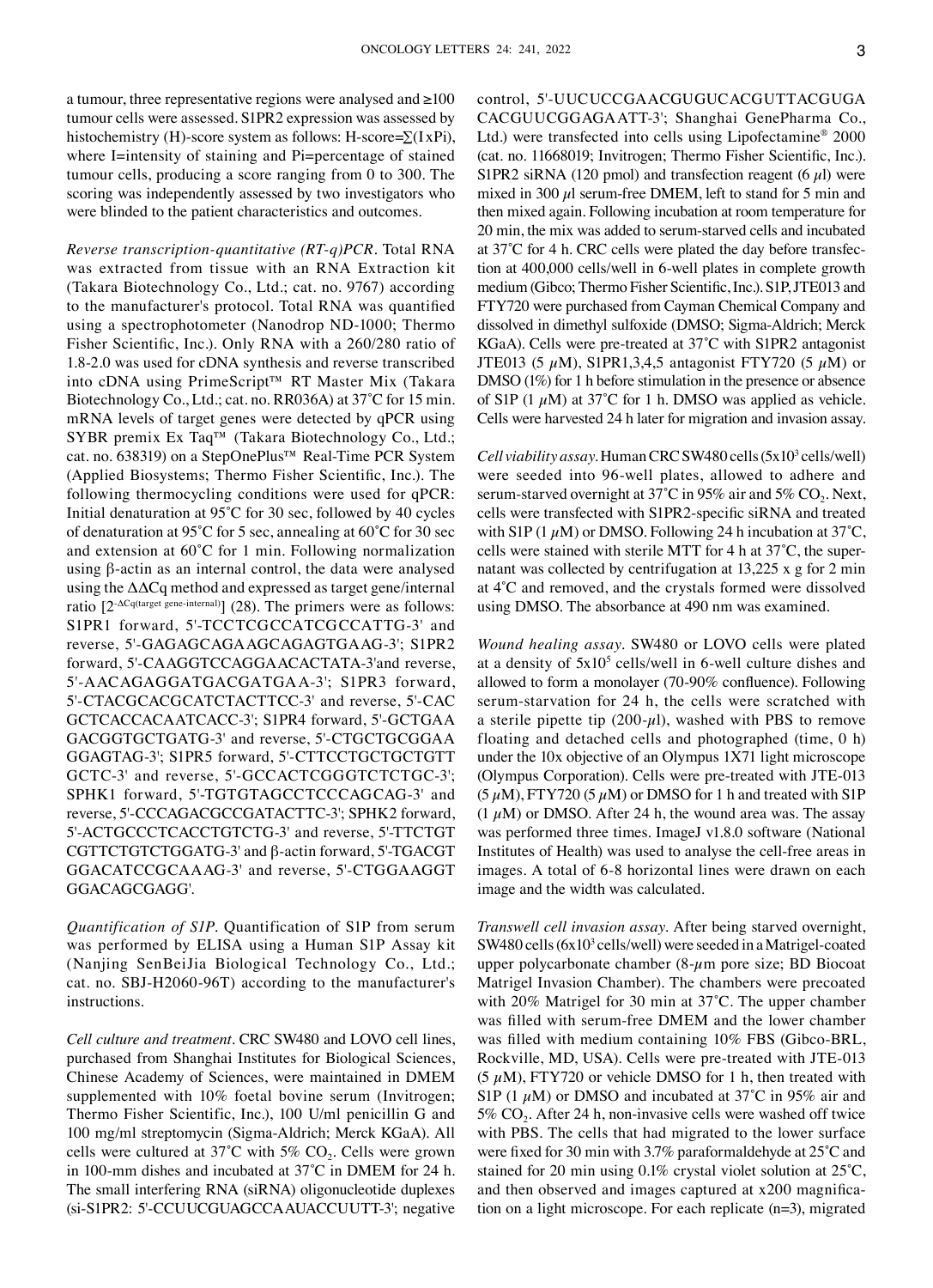

Figure 1. S1PR2 expression in colon tissue of patients with CRC. (A) Representative images of S1PR2 staining in human CRC tissues. Scale bar, 50  $\mu$ m. (B) Expression of S1PR2 determined by H-score in the colon tissue of patients with CRC (n=50; \*\*P<0.01; Wilcoxon's signed-rank test). (C) Relative mRNA expression levels of S1PR2 in tumour and adjacent non-tumourous tissue from patients with CRC determined by reverse-transcription quantitative PCR. Data were normalized using β-actin as an internal control. \*P<0.05 (n=55; P=0.0114; Wilcoxon's signed-rank test). (D) Protein expression of S1PR2 relative to GAPDH in tumour and normal colon tissue from patients with CRC (n=55; P=0.45; Wilcoxon's signed-rank test). Error bars=SEM. S1PR, sphingosine-1-phosphate receptor; CRC, colorectal cancer; H, histochemistry.

cells were manually counted and expressed as the average cell number from 4 random fields. The cell number indicated the cell migration capability and invasiveness.

*Western blotting.* Tissues samples were harvested and lysed in ice‑cold lysis buffer (1% Nonidet P‑40, 0.5% sodium cholate, 1 mM EDTA, 1 mM EGTA, 150 mM NaCl, 20 mM HEPES, 3 mM MgCl, 1 mM PMSF, 20 mM b‑glycerophosphate, 1 mM NaF and 1 mM sodium orthovanadate; pH 7.4) and sonicated (20 kHz;  $0^{\circ}$ C; 30 sec). Following centrifugation at 13,225 x g for 20 min at 4˚C, protein concentrations were assayed using Bradford protein assay reagent (Bio‑Rad Laboratories, Inc.) with BSA as a standard. Total protein (30  $\mu$ g) was separated on a 10% SDS‑PAGE gel and transferred to a PVDF membrane (Millipore). The membranes were blocked with 5% non‑fat milk in TBST [10 mM Tris (pH 7.4), 100 mM NaCl and 0.5% Tween 20] for 1 h at room temperature and incubated with the primary antibody S1PR2 (Santa Cruz Biotechnology, Inc.; cat. no. sc-365589; 1:1,000). Protein bands were normalized to GAPDH and detected with anti‑GAPDH (Santa Cruz Biotechnology, Inc.; cat. no. sc‑47724; 1:1,000). Immunoreactive bands were detected using rabbit anti‑mouse IgG HRP‑conjugated secondary antibody (Santa Cruz Biotechnology, Inc.; cat. no. sc‑358914; 1:5,000) and SuperSignal Chemiluminescent Substrate (Thermo Fisher Scientific, Inc.). The densities of bands were analysed using Image Lab software.

*Statistical analysis.* Experiments were repeated ≥3 times and data are presented as the mean and standard error of the mean (SEM). Statistical analysis for multiple comparisons was performed by one‑way ANOVA followed by post hoc Bonferroni's correction. The differences in levels of S1P between the CRC group and healthy donor group were analysed using an unpaired Student's t-test. S1PR2 expression in tumour and matched normal tissues were compared using Wilcoxon's signed-rank test. P<0.05 was considered to indicate a statistically significant difference. All statistical analysis was performed using GraphPad Prism 8.0 (GraphPad Software, Inc.) software.

#### **Results**

*Expression of S1PR2 is downregulated in human CRC.* To test whether S1PR2 serves a role in human CRC, IHC analysis of S1PR2 in human colon tissue was performed. As 5 of the specimens were not large enough, 50 cases were included in the IHC assay. CRC specimens (n=50) had notably lower levels of S1PR2 than normal human colon tissue (n=50), which exhibited strong S1PR2‑positive staining in colon cells (Fig. 1A). IHC staining was performed to evaluate expression of S1PR2 in tumour and adjacent normal tissue of patients with CRC using H‑score as a continuous variable. Mean H‑score was higher in normal compared with tumour tissue (33.11 vs. 12.23; P<0.001). S1PR2 expression in human CRC tissue was significantly lower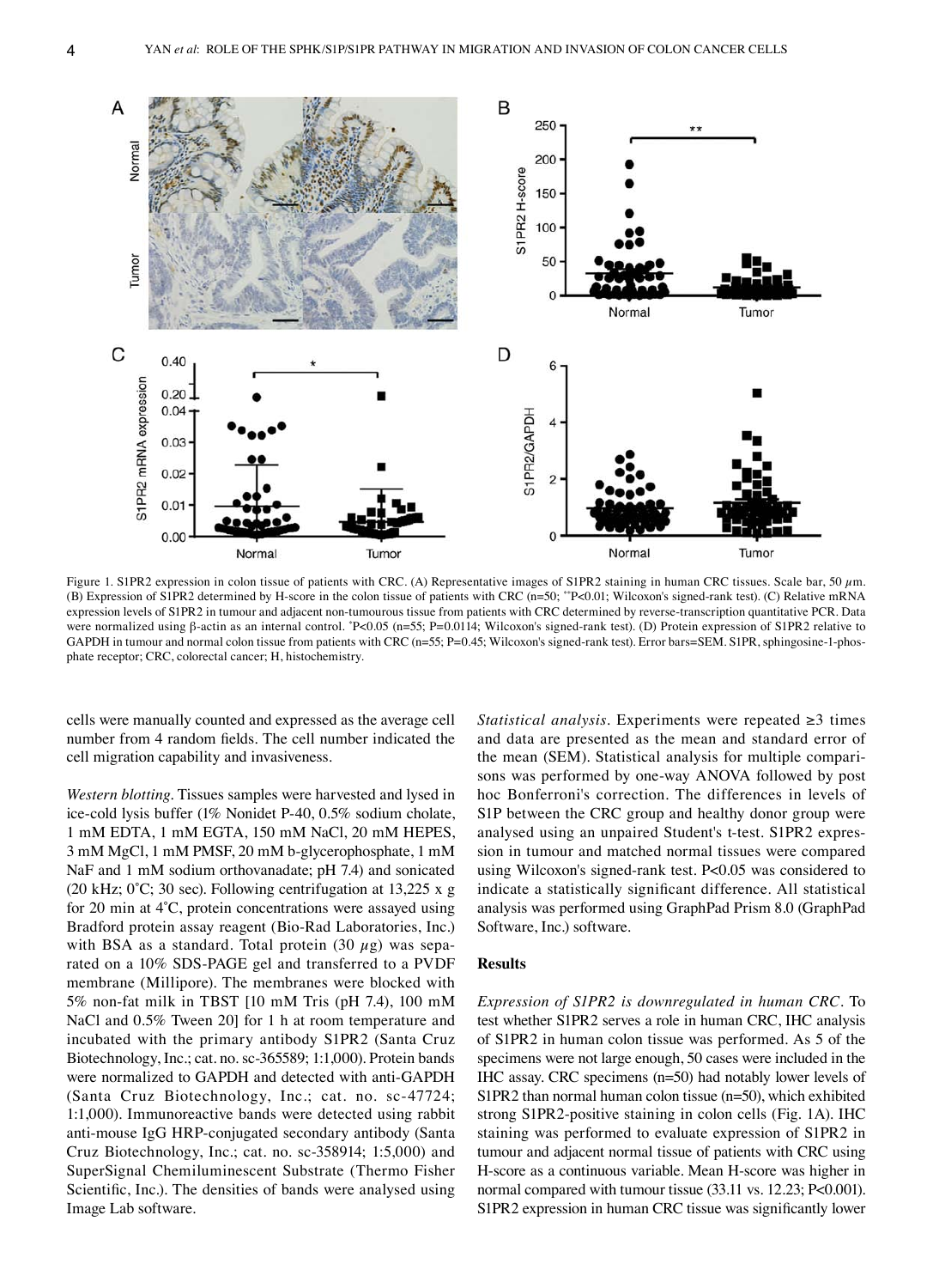

Figure 2. Relative mRNA expression levels of S1PR and sphingolipid metabolism enzymes in human colorectal cancer tissue. Expression of S1PR (A) 1, (B) 3, (C) 4 and (D) 5 and SPHK (E) 1 and (F) 2 in tumour and adjacent non-tumourous tissue was determined by reverse transcription-quantitative PCR (n=55; Wilcoxon's signed-rank test). Data were normalized using β-actin as an internal control. "P<0.05. S1PR, S1PR, sphingosine-1-phosphate receptor; SPHK, sphingosine kinase.

in comparison with that in paired normal colon tissue (n=50; Fig. 1B). Next, expression levels of S1PR2 mRNA in tumour and adjacent non‑tumourous tissue of patients with CRC were assessed using RT‑qPCR (n=55). S1PR2 was significantly downregulated in colon cancer compared with non-tumourous tissue, with a log2 expression ratio of ‑3.46 (tumour vs. normal; Fig. 1C). The protein level of S1PR2 in colon tissue was determined using western blotting (Fig. 1D). Among patients with CRC (n=55), downregulated S1PR2 was observed in 32 (58%) cases; however; this was not significantly different (P=0.45; Wilcoxon's signed-rank test). The mean ratio of S1PR2/GAPDH was slightly higher in tumour compared with normal tissue (1.15 vs. 0.96) but this was not significantly different. Taken together, these data showed that S1PR2 was downregulated in CRC cells and low S1PR2 expression may serve a role in the development of colon cancer.

*Expression of S1PRs and SPHKs in human CRC.* To confirm the role of the S1P axis in colon cancer, mRNA expression levels of S1PR1, S1PR3, S1PR4 and S1PR5 were measured in the tumour and adjacent non-tumourous tissue of patients with CRC using RT‑qPCR (Fig. 2A‑D). S1PR1 and S1PR3 were highly expressed S1PR subtypes in human colon tissue, whereas S1P4 and S1P5 were barely detectable. Transcript levels for S1PR1 gene were significantly higher in tumour than in normal tissue, while those of S1PR4 gene were lower (P<0.05). Transcripts of S1PR3 gene were higher in tumour tissue but there was no significant difference (P=0.0748). The results were consistent with previous studies that suggested that S1PR1 and S1PR3 are upregulated in numerous types of cancer (27). mRNA expression levels of SPHK1 and SPHK2 in colon tissue were measured (Fig. 2E and F). SPHK1 gene expression was significantly upregulated in tumour tissue, which is consistent with previous data (29). These results demonstrated variation in expression of S1PR and sphingolipid metabolism enzymes in colon cancer.



Figure 3. S1P levels in healthy donors and patients with CRC. Detection of S1P in serum by ELISA collected from healthy donors (n=55) and patients with CRC (n=55). Error bars=SEM. S1P, sphingosine-1-phosphate; CRC, colorectal cancer.

*Level of S1P is higher in patients with CRC.* Activation of SPHK1 leads to synthesis and secretion of S1P, which has been shown to influence cellular function via interactions with specific receptors, including S1PR2 (30). Expression of S1P in the peripheral blood of patients with CRC may be altered via the SPHK/S1P/S1PR signalling pathway. Therefore, S1P levels were measured in serum from patients with CRC (n=55) and healthy individuals (n=55) using ELISA. S1P level were higher in patients with CRC (Fig. 3).

*Migration of human colon cell lines is increased by inhi‑ bition of S1PR2.* S1P has been shown to regulate cellular physiological functions, including proliferation and migration, in different types of cancer (4). To determine the effect of exogenous S1P on the colon cancer cell lines SW480 and LOVO *in vitro*, wound healing assay was performed to investigate the role of S1P in colon cancer cell migration. LOVO cells treated with  $1 \mu M$  S1P showed a significant increase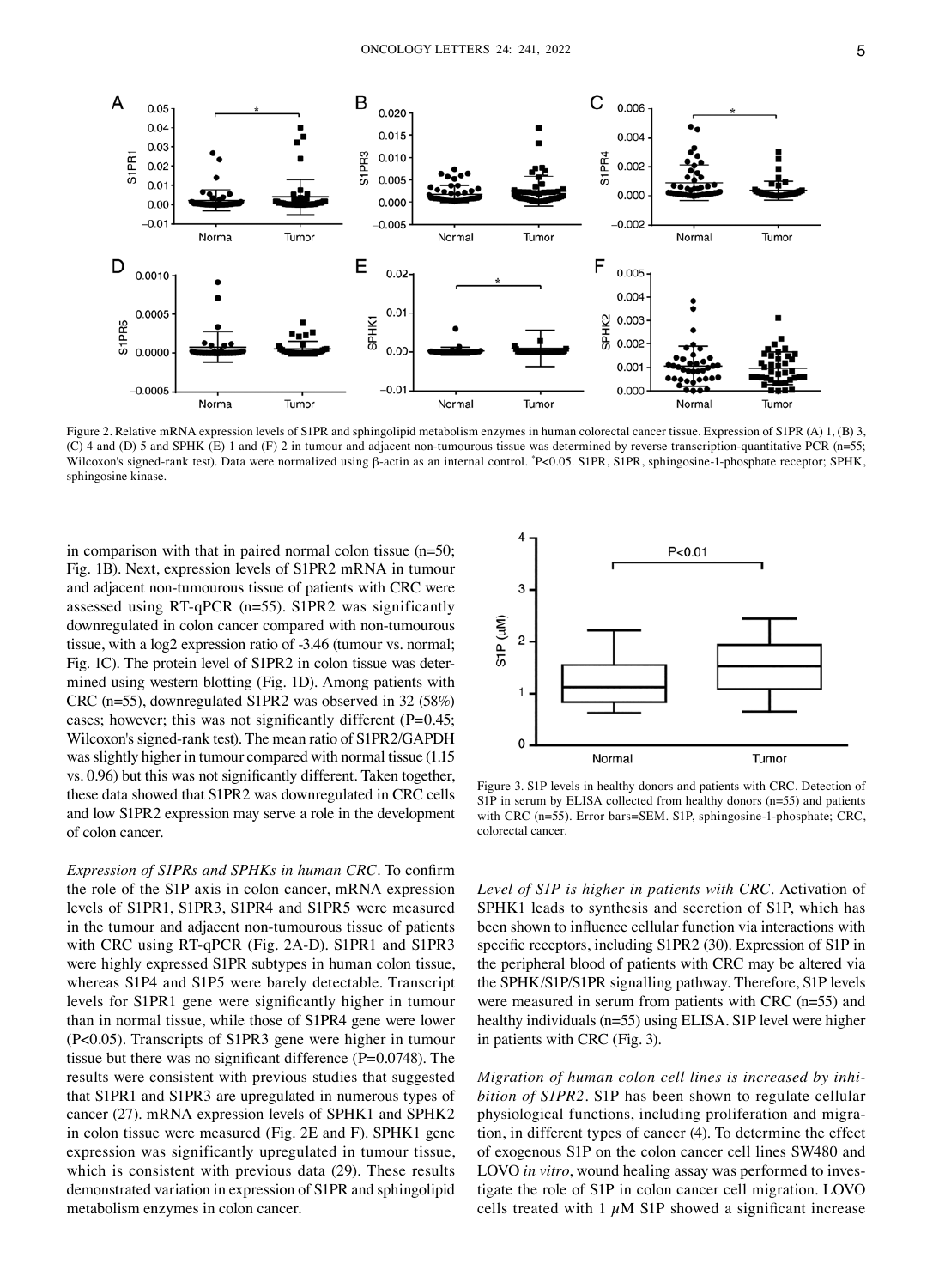

Figure 4. Effect of S1PR2 on cell migration. (A) Wound healing assay was performed in the presence or absence of 1  $\mu$ M S1P and 5  $\mu$ M JTE013. \*P<0.05, P<0.05, \*\*P<0.01, Con vs. S1P; ###P<0.001, S1P vs. S1P + JTE013. (B) Wound healing assays were performed in cells transfected with S1PR2‑specific siRNA or control. n=3. \* P<0.05, \*\*P<0.01, NC vs. si‑S1PR2. (C) Representative images of the wound healing assay. Wound healing assay was performed in the presence or absence of 1  $\mu$ M S1P and 5  $\mu$ M JTE013. Scale bar, 200  $\mu$ m. (D) Representative images of the wound healing assay. Wound healing assays were performed in cells transfected with S1PR2-specific siRNA or control. Scale bar, 200  $\mu$ m. S1PR, S1PR, sphingosine-1-phosphate receptor; Con, control; NC, negative control.

in migration distance, whereas that of SW480 cells treated with  $1 \mu$ M S1P was significantly inhibited (Fig. 4A). JTE013, a specific S1PR2 antagonist, further promoted migration of

SW480 and LOVO cells stimulated by S1P (Fig. 4A and C). To confirm the role of S1PR2 in cell migration, siRNA was used to specifically silence S1PR2 expression. Relative to the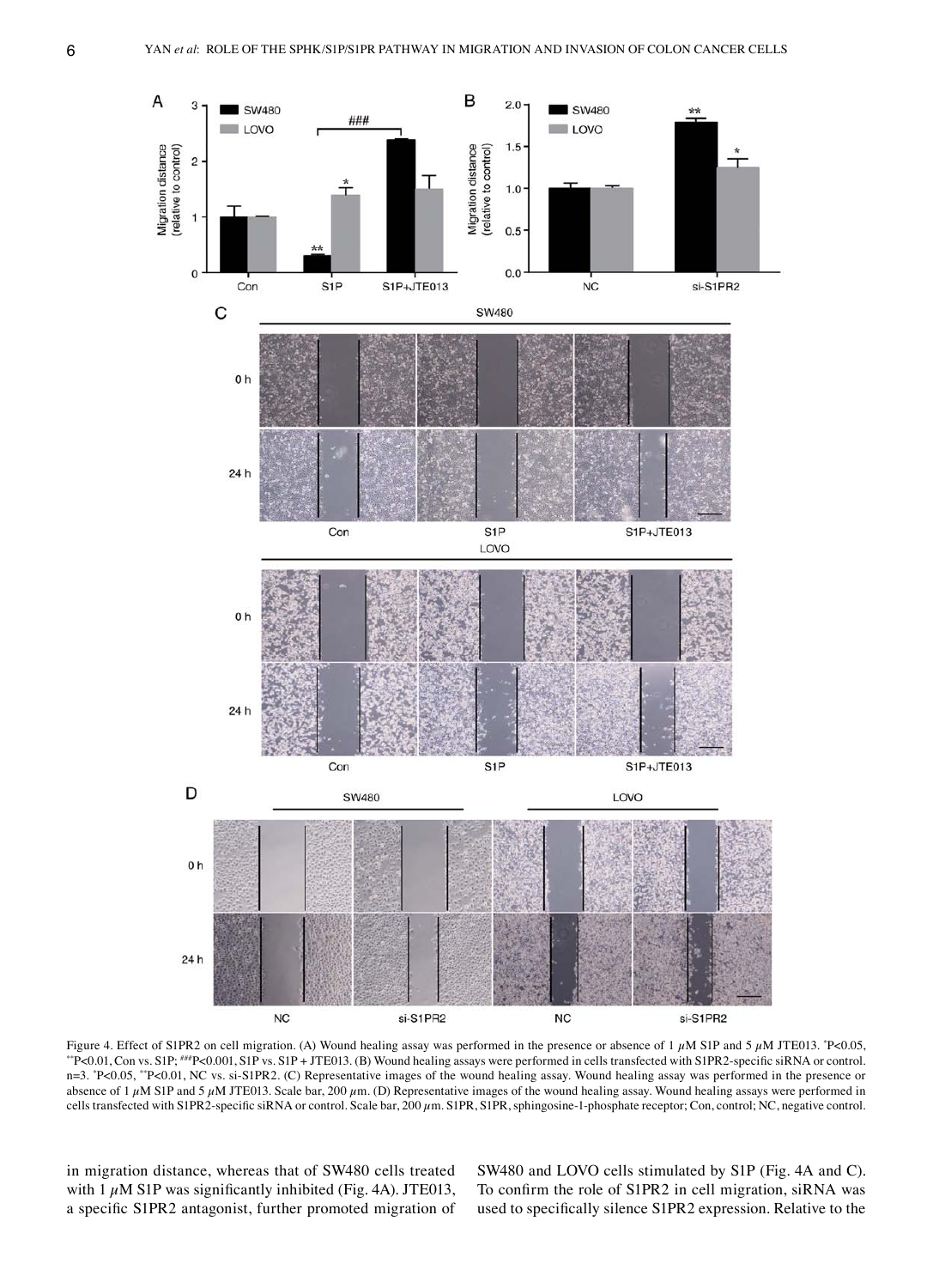

Figure 5. S1PR expression in human colorectal cancer cell lines. The expression levels of S1PRs in (A) SW480 and (B) LOVO cells were determined by reverse transcription‑quantitative PCR (n=3). Expression levels are normalized to β‑actin. \*\*P<0.01, S1PR1 vs. S1PR2. S1PR, S1PR, sphingosine‑1‑phosphate receptor.

vehicle control, knockdown of S1PR2 by siRNA significantly promoted migration of SW480 and LOVO cells, which is consistent with the aforementioned results (Fig. 4B and D). Inhibition of S1PR2 by JTE013 or S1PR2-siRNA significantly promoted migration of SW480 and LOVO cells. These data indicated that expression of S1PR2 may inhibit the migration of colon cancer cells. Expression levels of S1PR in SW480 and LOVO cells were determined. Transcripts for S1PR genes were expressed at varying levels in colon cancer cells (Fig. 5). The mRNA expression levels of S1PR2 and S1PR3 were high in SW480 cells (Fig. 5A), whereas S1PR2 was expressed only at low levels in LOVO cells (Fig. 5B). Therefore, the effect of S1P on migration of different colon cancer cell lines may depend on S1PR subtypes expressed on the cell surface.

*S1PR2 mediates the effect of S1P on migration and invasion of SW480 cells.* To determine the role of S1PR2 in the migration and invasion of SW480 cells, wound healing and Transwell assays were performed using SW480 cells pre‑treated in the presence or absence of JTE‑013 and FTY720 for 1 h before S1P stimulation. There was no significant difference between the S1P and the control group with regard to the wound healing of SW480 cells (Fig. 6A). Treatment with 5  $\mu$ M JTE-013 increased SW480 cell migration but this was not significant (Fig. 6A and C). Quantification of cell migration width confirmed a significant increase in cell migration following treatment with JTE013 + S1P compared with JTE013-alone (Fig. 6A; P<0.05). Co-treatment with S1P and 5  $\mu$ M FTY720, an inhibitor of other S1PRs (S1PR1, 3, 4 and 5), significantly attenuated migration compared with the JTE013 + S1P group (Fig. 6A; P<0.01). S1P significantly enhanced invasion of SW480 cells in Transwell assay compared with the control group (Fig. 6B; P<0.01). Pre‑treatment with JTE013 further promoted SW480 cell invasion, and invasion was higher in the FTY720 + S1P group than the Con + S1P group (Fig.  $6B$ ; P<0.01). These results suggested that S1PR2 inhibited migration of cancer. Following transfection with S1PR2‑specific siRNA, SW480 cell proliferation was significantly increased (Fig. 6E; P<0.05 and P<0.001, Con vs. si-S1PR and Con + S1P vs. si-S1PR + S1P, respectively), while there was no significant difference in SW480 cell viability following S1P stimulation.

#### **Discussion**

CRC is associated with mortality and its 5‑year survival rate is associated with clinical stage (1). The early discovery and diagnosis of aggressive carcinoma is key to improving survival rate. There is a need to identify novel molecular therapeutic targets for diagnosis and treatment of CRC. S1P is synthesized by SPHKs and binds S1PR1-5 to elicit downstream responses, thus regulating cellular processes, including proliferation, migration and metastasis (9,19,31‑34). Previous studies have suggested that aberrant expression of S1P signalling is involved in inflammation, angiogenesis and lymphocyte trafficking (35‑37). The synthesis and breakdown of S1P are dysregulated in multiple types of cancer, such as hepatocellular carcinoma and ovarian cancer (7,38,39). To the best of our knowledge, however, the underlying mechanisms are not fully understood. The present study aimed to investigate the role of SPHK/S1P/S1PR signalling in colon cancer.

SPHK1 and SPHK2 are key regulators of sphingolipid‑mediated functions (19,35). Previous studies have shown that expression of SPHK1 is upregulated in breast cancer and is associated with drug resistance and poor prognosis (40‑43). The present results suggested that SPHK1 expression in colorectal tissue was upregulated during malignant transformation of human CRC. This was consistent with previous reports that peripheral circulation and tumour S1P levels are increased in colon cancer (44,45). The present results demonstrated that synthesis of S1P was dysregulated in CRC, which lead to increased production of S1P. The bioactive lipid S1P serves a key role in cancer by promoting cell proliferation and invasion and angiogenesis (16,46‑48). S1P levels in plasma from patients with CRC and healthy individuals were measured using ELISA to determine whether circulating S1P levels were a useful biomarker; levels of S1P were significantly elevated in patients with CRC patients. These results are consistent with a previous report that S1P is upregulated in patients with other types of cancer, liver or neural system tumours (49).

S1P exerts its signalling function in an autocrine or para– crine manner via S1PR1-5 (11). The results of the present study suggested that expression levels of S1PR2 and S1PR4 were significantly downregulated in CRC, while expression of S1PR1 was upregulated, which is consistent with previous studies on glioblastoma and hepatocellular carcinoma (24,30). Wound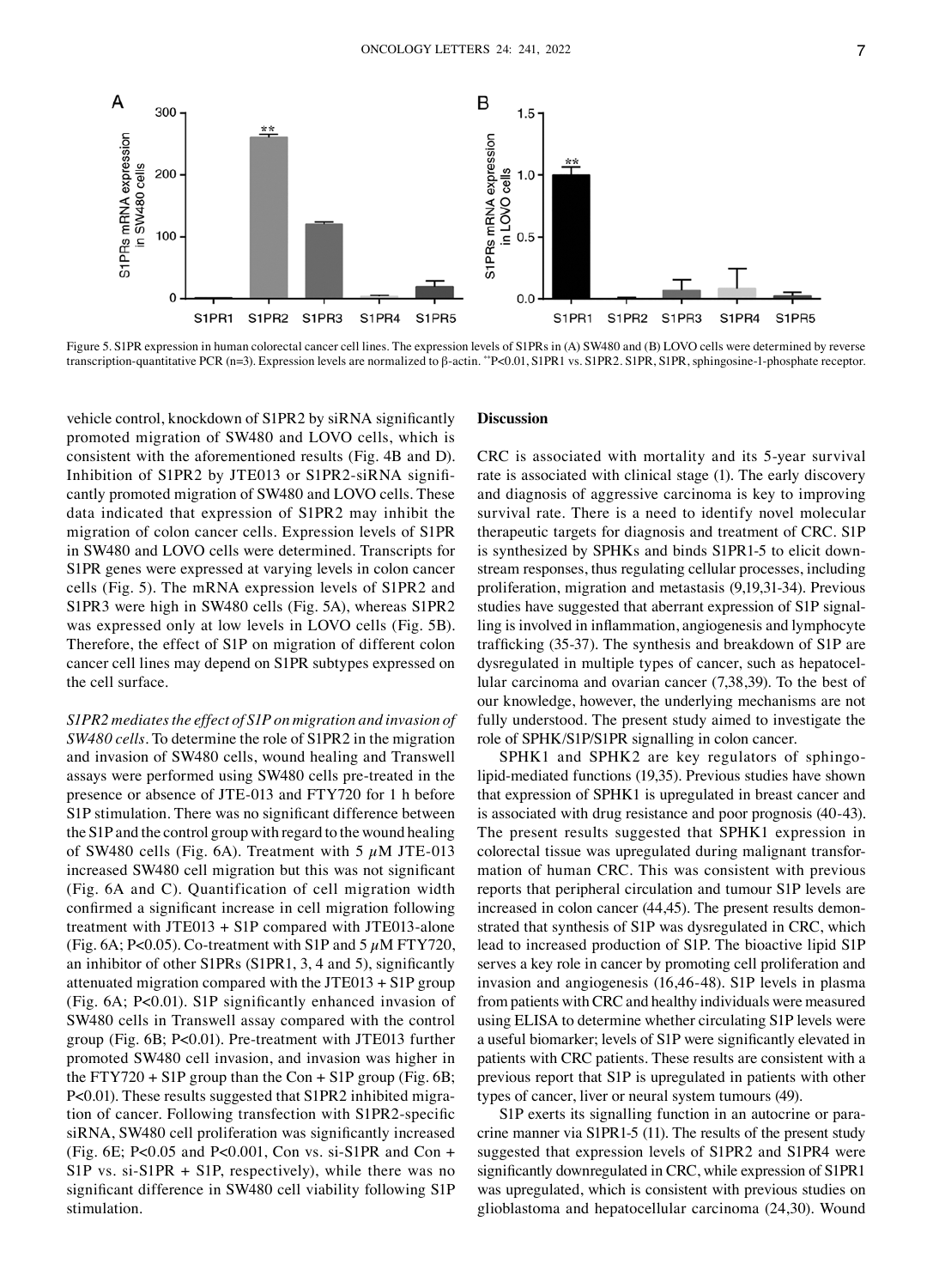

Figure 6. Role of S1PR2 in cell migration, invasion and proliferation. (A) Wound healing assay was performed in the presence or absence of 1  $\mu$ M S1P, 5  $\mu$ M JTE013 and/or 5 µM FTY720. "P<0.05, JTE013 vs. JTE013 + S1P; "P<0.01, JTE013 + S1P vs. FTY720 + S1P. (B) Transwell assay was performed in the presence or absence of  $1 \mu$ M S1P, 5 JTE013 and/or 5  $\mu$ M FTY720. Data are expressed as the percentage of invading cells relative to untreated control. \*\*P<0.01, Con vs. Con + S1P, JTE013 vs. JTE013 + S1P, FTY720 vs. FTY720 + S1P. ##P<0.01, JTE013 vs. JTE013 + S1P vs. FTY720 + S1P. (C) Representative images of the wound healing assay. Scale bar, 200  $\mu$ m. (D) Representative images of the Transwell assay. Scale bar, 100  $\mu$ m. (E) MTT assay was performed to detect human CRC cell viability. SW480 cells were transfected with S1PR2-specific siRNA and treated in the presence or absence of  $1 \mu$ M S1P. n=3. \*P<0.05, Con vs. si-S1PR2, \*\*\*P<0.001, Con +S1P vs. si-S1PR2 + S1P. S1PR, S1PR, sphingosine-1-phosphate receptor; si, small interfering; Con, control.

healing assay demonstrated that LOVO cells treated with exogenous S1P showed a significant increase in cell migration, whereas migration of SW480 cells was inhibited. The effect of S1P on the migration of different colon cancer cell lines may depend on receptor subtype distribution on the cell surface. S1P transduces signals by binding plasma membrane G‑protein‑coupled receptors. The expression of S1PR is tissue‑specific and S1P signalling produces different cellular outcomes(11). The present study demonstrated that expression levels of S1PR subtypes were different in the two cell lines, which may contribute to the different results. mRNA expression levels of S1PR2 and S1PR3

were high in SW480 cells, whereas S1PR2 was expressed at low levels in LOVO cells. The effect of S1P on migration was based on the expression of S1PR2. This was consistent with the increased migration following inhibition of S1PR2. Expression of S1PR2 mRNA was increased in CRC tissue but decreased in colon cancer cells, suggesting that expression of different types of S1PR was associated with malignancy potential and confirming that SW480 has a low metastatic ability.

S1PR2 levels have previously been reported to be decreased in colon and prostate cancer compared with normal tissue and are associated with poor patient prognosis (15,50). To the best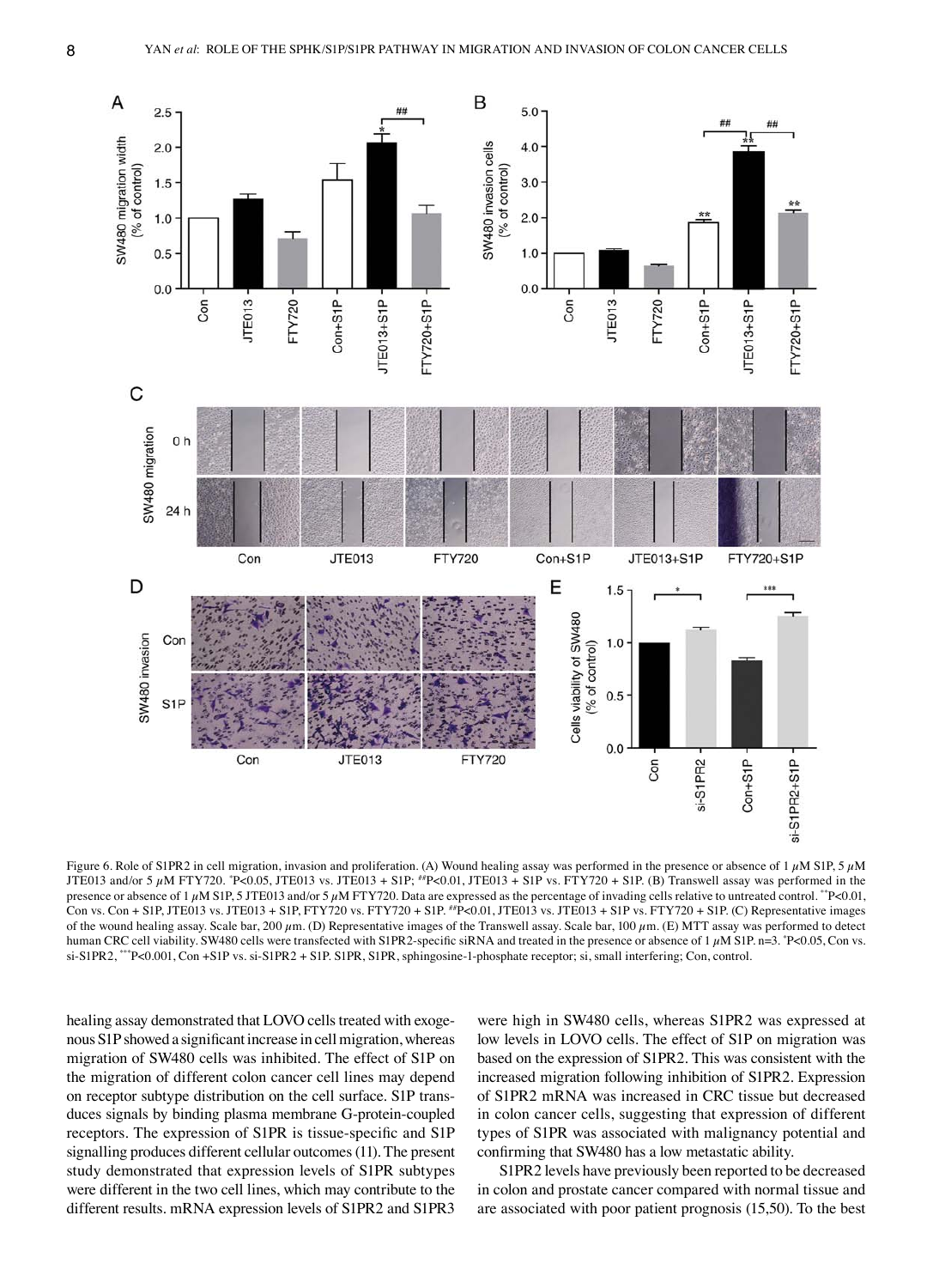of our knowledge, however, no correlation has previously been found between S1PR2 expression and disease-free survival in human CRC. Therefore, it was hypothesized that S1PR2 may also be involved in the progression and development of CRC. Here, expression of S1PR2 in 55 patients with CRC was detected at the protein and mRNA levels by western blotting, IHC and RT‑qPCR. Expression of S1PR2 was downregulated in CRC, as evident in 32/55 cases in western blotting and 33/50 cases in IHC. The gene expression of S1PR2 was significantly downregulated in tumour tissue compared with normal surgical margin tissue.

S1PR2 serves a key role in cancer progression (16). Salas *et al* (34) suggested that systemic SPHK1/S1P‑regulated metastatic potential via inhibition of S1PR2 signalling further elevated breast cancer metastasis suppressor 1 level and suppressed lung tumour metastasis. Here, S1PRs were expressed at different levels in colon cancer cell lines. Treatment of cells with S1PR2 antagonist JTE013 in the presence of S1P enhanced promotion of cell migration and invasion compared with the control group. Moreover, treatment with S1PR2 siRNA significantly enhanced cell proliferation compared with the control group. Therefore, the promoting effect of S1P was enhanced by inhibition of S1PR2 expression, which confirmed the hypothesis that loss of S1PR2 in colon cancer may contribute to cell migration and invasion.

FTY720 (also named Fingolimod) is an immunosuppressant agent used to treat multiple sclerosis and has shown anticancer activity (13,51) against glioblastoma and haematological malignancy (37). FTY720 decreases cell viability and survival and inhibits cancer progression via downregulation of key nutrient transport proteins, selectively starving cancer cells to death (52). FTY720 interferes with the SPHK1/S1P/S1PR1 axis and suppresses the NF‑κB/IL‑6/Stat3 amplification loop and colitis‑associated cancer in mice (21). Here, treatment with 5  $\mu$ M FTY720 inhibited promotion of cell migration and invasion induced by JTE013. FTY720, a sphingosine analogue, primarily acts via S1PR1, 3, 4 and 5 to cause receptor endocytosis, which leaves S1P binding to S1PR2 alone, thus enhancing the role of S1PR2 in the inhibition of cell migration and invasion. This suggests that FTY720 may be useful for treating CRC in humans.

The present study had certain limitations. The present preliminary clinical study primarily focused on the role of S1PR2 in the proliferation and migration of colon cancer cell lines; due to the limited sample size, expression levels of the other four S1PRs were only measured by RT‑qPCR rather than using the same methods as for S1PR2. The association between S1PRs and S1P was not fully elucidated; further investigation is required to determine the role of the SPHK/S1P/S1PR signalling pathway in colon cancer. Although the present study revealed that secretion of SPHK1 was upregulated in CRC tissue and S1P levels in serum of patients with CRC were higher than those in healthy individuals, the potential correlation between them was not assessed. Further experiments are required to verify whether CRC cells secreted S1P. Cell migration was assessed at only one time point; more time points need to be analysed and migration velocity should be determined in future. Animal experiments were not performed to confirm the present findings. The expression of molecules was only assessed by western blotting, IHC and RT‑qPCR. More studies are needed to confirm the results of the present study. Basic molecular research involving downstream signalling pathways is also required.

In summary, the present study indicated that expression levels of S1PRs, particularly S1P2, were associated with migration and invasion of CRC cells. The present study identified a novel mechanism in which S1P inhibited tumour cell migration and invasion via the S1PR2‑dependent pathway, suggesting that S1PR2 may be a therapeutic target for treatment of colon cancer.

#### **Acknowledgements**

Not applicable.

# **Funding**

The present study was funded by The Science and Technology Development Fund, Macau SAR (grant nos. 130/2017/A3, 0099/2018/A3 and 0098/2021/A2), The National Natural Science Foundation of China (grant no. 81570522), Priority Academic Program Development of Jiangsu Higher Education Institutions and Science and Technology Planning Project of Guangdong Province (grant no. 2020B1212030008).

#### **Availability of data and materials**

The datasets used and/or analysed during the current study are available from the corresponding author on reasonable request.

# **Authors' contributions**

XZ conceptualized and supervised the study, collected and analysed data and edited the manuscript. JY designed the methodology, performed the experiments, collected, analysed and visualized data and wrote the manuscript. QW performed the experiments, collected and analysed data, edited the manuscript and supervised the study. LS and YC performed the experiments. XZ and JY confirm the authenticity of all the raw data. All authors have read and approved the final manuscript.

#### **Ethics approval and consent to participate**

All specimens were obtained for a previous study and were used in the present study with verbal consent from the patients and healthy donors. The study was approved by the Institutional Ethics Committee of Nanjing Medical University (approval no. 2016‑SR‑217).

## **Patient consent for publication**

Not applicable.

# **Competing interests**

The authors declare that they have no competing interests.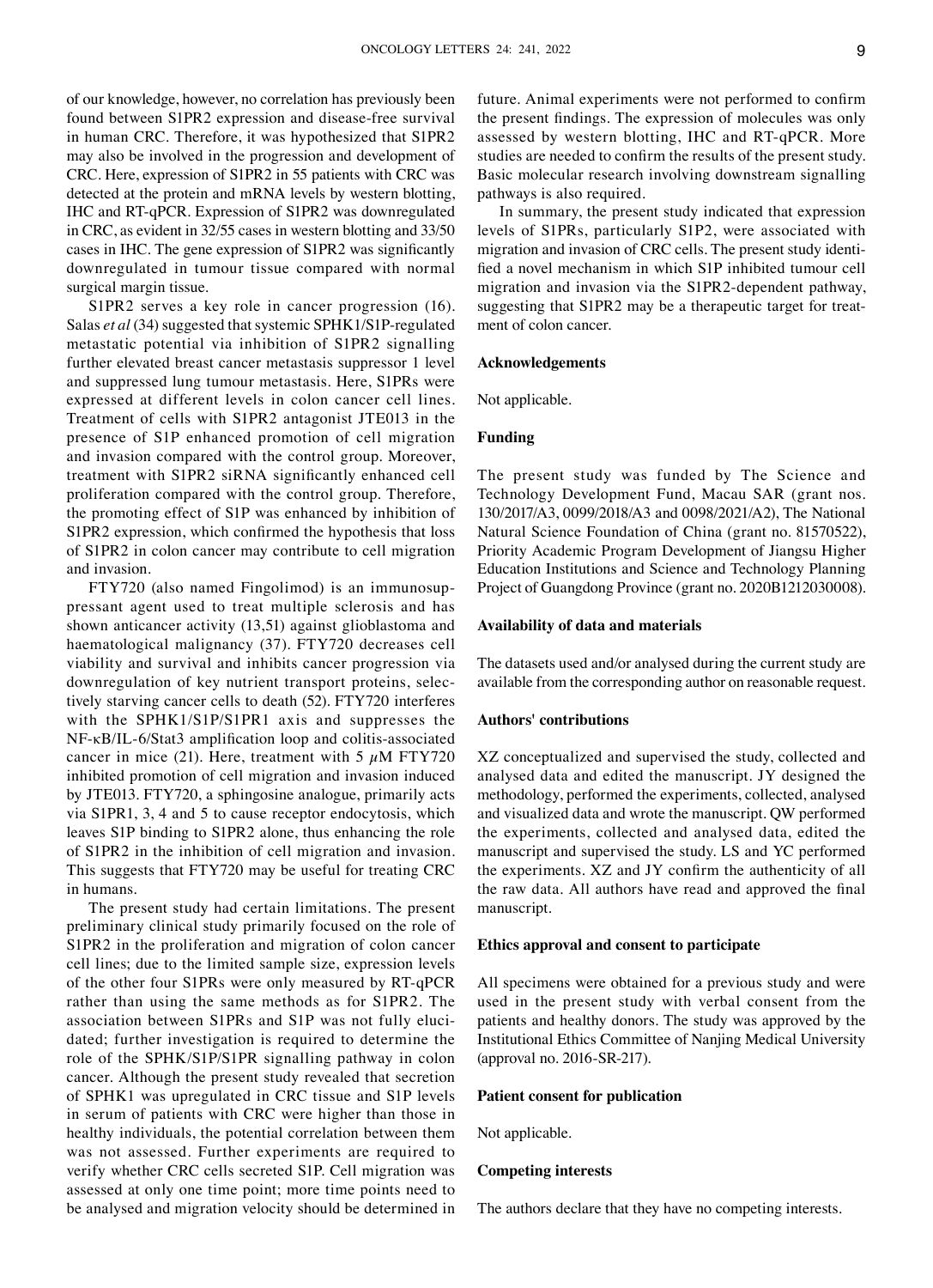#### **References**

- 1. Siegel RL, Miller KD and Jemal A: Cancer Statistics, 2017. CA Cancer J Clin 67: 7‑30, 2017.
- 2. Van Doorn R, Van Horssen J, Verzijl D, Witte M, Ronken E, Van Het HB, Lakeman K, Dijkstra CD, Van Der Valk P, Reijerkerk A, *et al*: Sphingosine 1‑phosphate receptor 1 and 3 are upregulated in multiple sclerosis lesions. Glia 58: 1465‑1476, 2010.
- 3. Zhang G, Yang L, Kim GS, Ryan K, Lu S, O'Donnell RK, Spokes K, Shapiro N, Aird WC, Kluk MJ, *et al*: Critical role of sphingosine-1-phosphate receptor 2 (S1PR2) in acute vascular inflammation. Blood 122: 443‑455, 2013.
- 4. Baldari CT: The hematopoietic oncoprotein FOXP1 promotes tumor cell survival in diffuse large B‑cell lymphoma by repressing S1PR2 signaling. Blood 127: 1380‑1381, 2016.
- 5. Green JA and Cyster JG: S1PR2 links germinal center confine‑ ment and growth regulation. Immunol Rev 247: 36‑51, 2012.
- 6. Green JA, Suzuki K, Cho B, Willison LD, Palmer D, Allen CD, Schmidt TH, Xu Y, Proia RL, Coughlin SR and Cyster JG: The sphingosine 1-phosphate receptor  $S1P_2$  maintains the homeostasis of germinal center B cells and promotes niche confinement. Nat Immunol 12: 672‑680, 2011.
- 7. Sánchez DI, González‑Fernández B, San‑Miguel B, de Urbina JO, Crespo I, González‑Gallego J and Tuñón MJ: Melatonin prevents deregulation of the sphingosine kinase/sphingosine 1‑phosphate signaling pathway in a mouse model of diethylni‑ trosamine‑induced hepatocellular carcinoma. J Pineal Res 62: e12369, 2017.
- 8. Higashi K, Matsuzaki E, Hashimoto Y, Takahashi‑Yanaga F, Takano A, Anan H, Hirata M and Nishimura F: Sphingosine‑1‑phosphate/S1PR2‑mediated signaling triggers Smad1/5/8 phosphorylation and thereby induces Runx2 expression in osteoblasts. Bone 93: 1-11, 2016.
- 9. Nagahashi M, Yuza K, Hirose Y, Nakajima M, Ramanathan R, Hait NC, Hylemon PB, Zhou H, Takabe K and Wakai T: The roles of bile acids and sphingosine‑1‑phosphate signaling in the hepatobiliary diseases. J Lipid Res 57: 1636‑1643, 2016.
- 10. Shida D, Inoue S, Yoshida Y, Kodaka A, Tsuji T and Tsuiji M: Sphingosine kinase 1 is upregulated with lysophosphatidic acid receptor 2 in human colorectal cancer. World J Gastroenterol 22: 2503‑2511, 2016.
- 11. Spiegel S and Milstien S: Sphingosine-1-phosphate: An enigmatic signalling lipid. Nat Rev Mol Cell Bio 4: 397‑407, 2003.
- 12. Pyne S and Pyne NJ: Sphingosine 1‑phosphate signalling in mammalian cells. Biochem J 349: 385‑402, 2000.
- 13. Gonzalezcabrera PJ, Brown S, Studer SM and Rosen H: S1P signaling: New therapies and opportunities. F1000 Prime Reports 6: 109, 2014.
- 14. Pyne NJ and Pyne S: Sphingosine 1‑phosphate and cancer. Nat Rev Cancer 10: 489‑503, 2010.
- 15. Pyne NJ, Mcnaughton M, Boomkamp S, Macritchie N, Evangelesti C, Martelli AM, Jiang HR, Ubhi S and Pyne S: Role of sphingosine 1‑phosphate receptors, sphingosine kinases and sphingosine in cancer and inflammation. Adv Biol Regul 60: 151‑159, 2015.
- 16. Sukocheva OA, Furuya H, Ng ML, Friedemann M, Menschikowski M, Tarasov VV, Chubarev VN, Klochkov SG, Neganova ME, Mangoni AA, *et al*: Sphingosine kinase and sphingosine-1-phosphate receptor signaling pathway in inflammatory gastrointestinal disease and cancers: A novel therapeutic target. Pharmacol Ther 207: 107464, 2020.
- 17. Okamoto H, Takuwa N, Gonda K, Okazaki H, Chang K, Yatomi Y, Shigematsu H and Takuwa Y: EDG1 is a functional sphingosine-1-phosphate receptor that is linked via a Gi/o to multiple signaling pathways, including phospholipase C activation, Ca2+ mobilization, Ras‑mitogen‑activated protein kinase activation, and adenylate cyclase inhibition. J Biol Chem 273: 27104‑27110, 1998.
- 18. Hannun YA and Obeid LM: Principles of bioactive lipid signalling: Lessons from sphingolipids. Nat Rev Mol Cell Bio 9: 139‑150, 2008.
- 19. Ng ML, Wadham C and Sukocheva OA: The role of sphingolipid signalling in diabetesassociated pathologies (Review). Int J Mol Med 39: 243‑252, 2017.
- 20. Arikawa K, Takuwa N, Yamaguchi H, Sugimoto N, Kitayama J, Nagawa H, Takehara K and Takuwa Y: Ligand-dependent inhibition of B16 melanoma cell migration and invasion via endogenous S1P2 G protein-coupled receptor. Requirement of inhibition of cellular RAC activity. J Biol Chem 278: 32841‑32851, 2003.
- 21. Liang J, Nagahashi M, Kim EY, Harikumar KB, Yamada A, Huang WC, Hait NC, Allegood JC, Price MM and Avni D: Sphingosine-1-phosphate links persistent STAT3 activation, chronic intestinal inflammation, and development of colitis-asso-<br>ciated cancer. Cancer Cell 23: 107-120, 2013.
- 22. Du W, Takuwa N, Yoshioka K, Okamoto Y, Gonda K, Sugihara K, Fukamizu A, Asano M and Takuwa Y: S1P(2), the G protein‑coupled receptor for sphingosine‑1‑phosphate, negatively regulates tumor angiogenesis and tumor growth in vivo in mice. Cancer Res 70: 772‑781, 2010.
- 23. Watson C, Long JS, Orange C, Tannahill CL, Mallon E, Mcglynn LM, Pyne S, Pyne NJ and Edwards J: O‑56 High expression of sphingosine 1-phosphate receptors, S1P 1 and S1P 3, sphingosine kinase 1 and ERK-1/2 is associated with development of tamoxifen resistance in ER positive breast cancer patients. Eur J Cancer Suppl 8: 21, 2010.
- 24. Yoshida Y, Nakada M, Harada T, Tanaka S, Furuta T, Hayashi Y, sion level of sphingosine-1-phosphate receptor type 1 is related to MIB‑1 labeling index and predicts survival of glioblastoma patients. J Neurooncol 98: 41‑47, 2010.
- 25. Kothapalli R, Kusmartseva I and Loughran TP: Characterization of a human sphingosine‑1‑phosphate receptor gene (S1P 5) and its differential expression in LGL leukemia. Biochim Biophys Acta 1579: 117‑123, 2002.
- 26. Cattoretti G, Mandelbaum J, Lee N, Chaves AH, Mahler AM, Chadburn A, Dallafavera R, Pasqualucci L and Maclennan AJ: Targeted disruption of the S1P2 sphingosine 1-phosphate receptor gene leads to diffuse large B-cell lymphoma formation. Cancer Res 69: 8686‑8692, 2009.
- 27. Flori M, Schmid CA, Sumrall ET, Tzankov A, Law CW, Robinson MD and Muller A: The hematopoietic oncoprotein FOXP1 promotes tumor cell survival in diffuse large B-cell lymphoma by repressing S1PR2 signaling. Blood 127: 1438-1448, 2016.
- 28. Livak KJ and Schmittgen TD: Analysis of relative gene expression data using real-time quantitative PCR and the 2(-Delta Delta C(T)) method. Methods 25: 402‑408, 2001.
- 29. Kawamori T, Kaneshiro T, Okumura M, Maalouf S, Uflacker A, Bielawski J, Hannun YA and Obeid LM: Role for sphingosine kinase 1 in colon carcinogenesis. FASEB J 23: 405‑414, 2009.
- 30. Bao M, Chen Z, Xu Y, Zhao Y, Zha R, Huang S, Liu L, Chen T, Li J, Tu H and He X: Sphingosine kinase 1 promotes tumour cell migration and invasion via the S1P/EDG1 axis in hepatocellular carcinoma. Liver Int 32: 331‑338, 2012.
- 31. Terashita T, Kobayashi K, Nagano T, Kawa Y, Tamura D, Nakata K, Yamamoto M, Tachihara M, Kamiryo H and Nishimura Y: Administration of JTE013 abrogates experimental asthma by regulating proinflammatory cytokine production from bronchial epithelial cells. Respir Res 17: 146, 2016.
- 32. Zhang X, Wang W, Ji XY, Ritter JK and Li N: Knockout of sphingosine kinase 1 attenuates renal fibrosis in unilateral ureteral obstruction model. Am J Nephrol 50: 196‑203, 2019.
- 33. Nuno DW and Lamping KG: Dietary fatty acid saturation modulates sphingosine‑1‑phosphate‑mediated vascular function. J Diabetes Res 2019: 2354274, 2019.
- 34. Salas A, Ponnusamy S, Senkal CE, Meyers-Needham M, Selvam SP, Saddoughi SA, Apohan E, Sentelle RD, Smith C, Gault CR, et al: Sphingosine kinase-1 and sphingosine 1‐phosphate receptor 2 mediate Bcr‑Abl1 stability and drug resistance by modulation of protein phosphatase 2A. Blood 117: 5941‑5952, 2011.
- 35. Jozefczuk E, Nosalski R, Saju B, Crespo E, Szczepaniak P, Guzik TJ and Siedlinski M: Cardiovascular effects of pharmacological targeting of sphingosine kinase 1. Hypertension 75: 383‑392, 2020.
- 36. Kunkel GT, Maceyka M, Milstien S and Spiegel S: Targeting the sphingosine‑1‑phosphate axis in cancer, inflammation and beyond. Nat Rev Drug Discov 12: 688‑702, 2013.
- 37. Perla AS, Fratini L, Cardoso PS, de Farias CB, Da CJM and Roesler R: Fingolimod (FTY720) reduces viability and survival and increases histone H3 acetylation in medulloblastoma cells. Pediatr Hematol Oncol 37: 170‑175, 2020.
- 38. Pyne S and Pyne NJ: New Perspectives on the Role of Sphingosine 1-Phosphate in Cancer. In: Sphingolipids in Disease. Handbook of Experimental Pharmacology. Gulbins E and Petrache I (eds). Vol 216. Springer, Vienna, pp55-71, 2013.
- 39. Beach JA, Aspuria PJ, Cheon DJ, Lawrenson K, Agadjanian H, Walsh CS, Karlan BY and Orsulic S: Sphingosine kinase 1 is required for TGF‑beta mediated fibroblastto‑myofibroblast differentiation in ovarian cancer. Oncotarget 7: 4167‑4182, 2016.